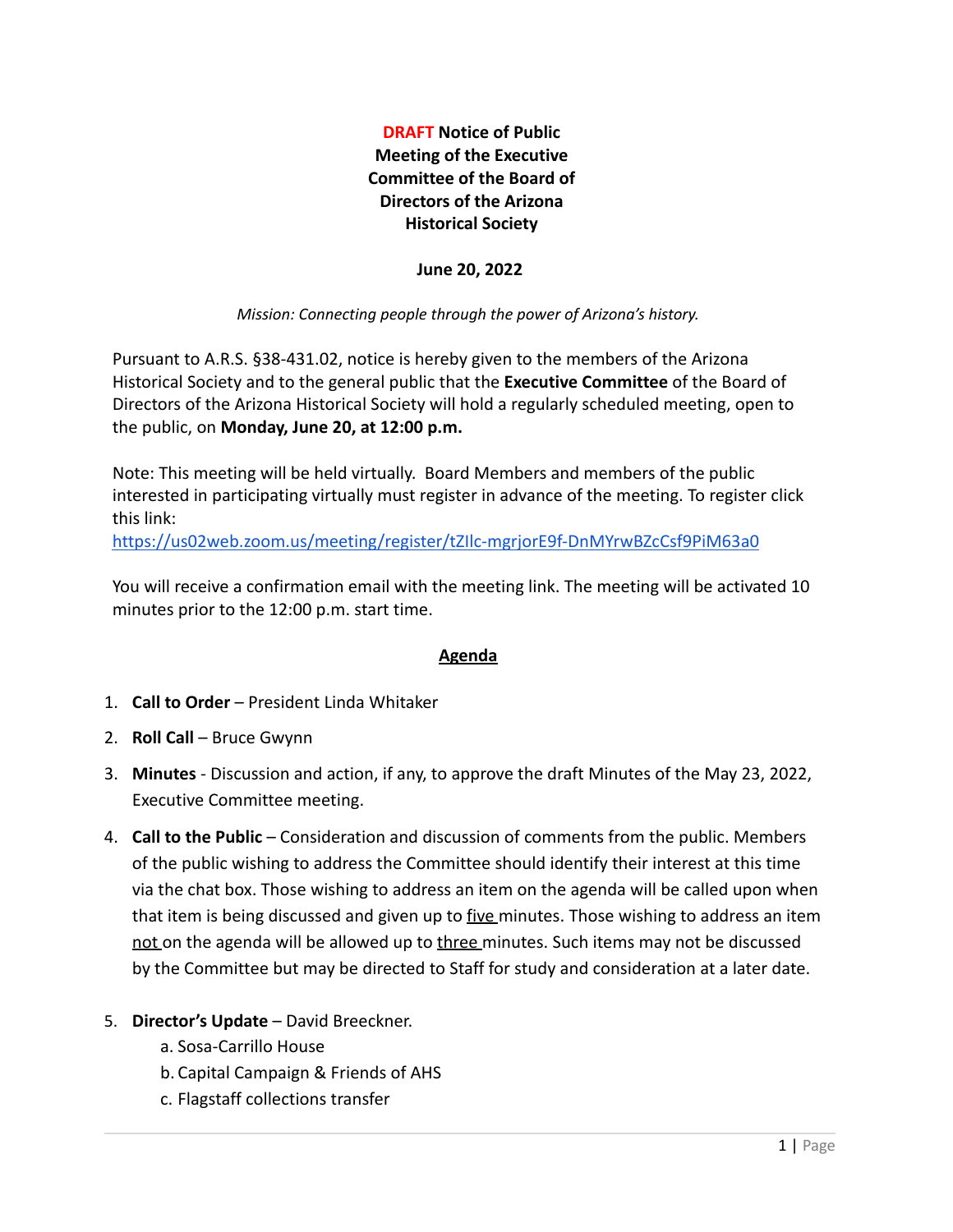- d. Grants: AZ Humanities, AZ State Parks
- e. Support groups: NAPHS, Tucson

## 6. **Status of the Board: Scheduled Meetings**

a. June 29, 2022 – State Board Meeting.

This meeting is being planned as an in-person event in Flagstaff. It will be a hybrid meeting, with the option for the Board and members of the public to attend virtually. Currently, approximately 7-10 members from NAPHS and Northern Chapter are expected to attend. All members of the AHS Board who wish to attend are requested to RSVP with David Breeckner.

b. September 30, 2022 – State Board Meeting.

This is the Annual Meeting of AHS. This meeting is being planned as an in-person event in Tempe. It will be a hybrid meeting, with the option for the Board and members of the public to attend virtually. AHS will complete the day with a guided tour of the back collections area, which it will also live-stream for online audiences. All members of the AHS Board who wish to attend are requested to RSVP with David Breeckner.

## 7. **Status of the Board: Nominating Committee**

# 8. **Status of the Board: Finance Committee**

9. **Announcements** and other matters for consideration in future board or committee meetings.

Executive Committee Schedule: Noon and Virtual unless announced otherwise Click the date to register for the meeting All meetings are hosted are live-streamed via Zoom

[July 25, 2022](https://us02web.zoom.us/meeting/register/tZIlc-mgrjorE9f-DnMYrwBZcCsf9PiM63a0) [August 22, 2022](https://us02web.zoom.us/meeting/register/tZIlc-mgrjorE9f-DnMYrwBZcCsf9PiM63a0) [September 26, 2022](https://us02web.zoom.us/meeting/register/tZIlc-mgrjorE9f-DnMYrwBZcCsf9PiM63a0) [October 24, 2022](https://us02web.zoom.us/meeting/register/tZIlc-mgrjorE9f-DnMYrwBZcCsf9PiM63a0) [November 28, 2022](https://us02web.zoom.us/meeting/register/tZIlc-mgrjorE9f-DnMYrwBZcCsf9PiM63a0) [\\*December 19, 2022](https://us02web.zoom.us/meeting/register/tZIlc-mgrjorE9f-DnMYrwBZcCsf9PiM63a0) (tentative)

Upcoming AHS Board Meetings: Noon and Virtual unless announced otherwise Click the date to register for the meeting All meetings are hosted are live-streamed via Zoom [July 29, 2022](https://us02web.zoom.us/meeting/register/tZIpceCoqT4qGdXqHaGVt1rlDL6JvWFbfB62) - possible in-person, Flagstaff [September 30, 2022](https://us02web.zoom.us/meeting/register/tZwvduytpzgjGtOAQa_mQlsIt1gPGLPjnLVS) – Annual and Board Meeting